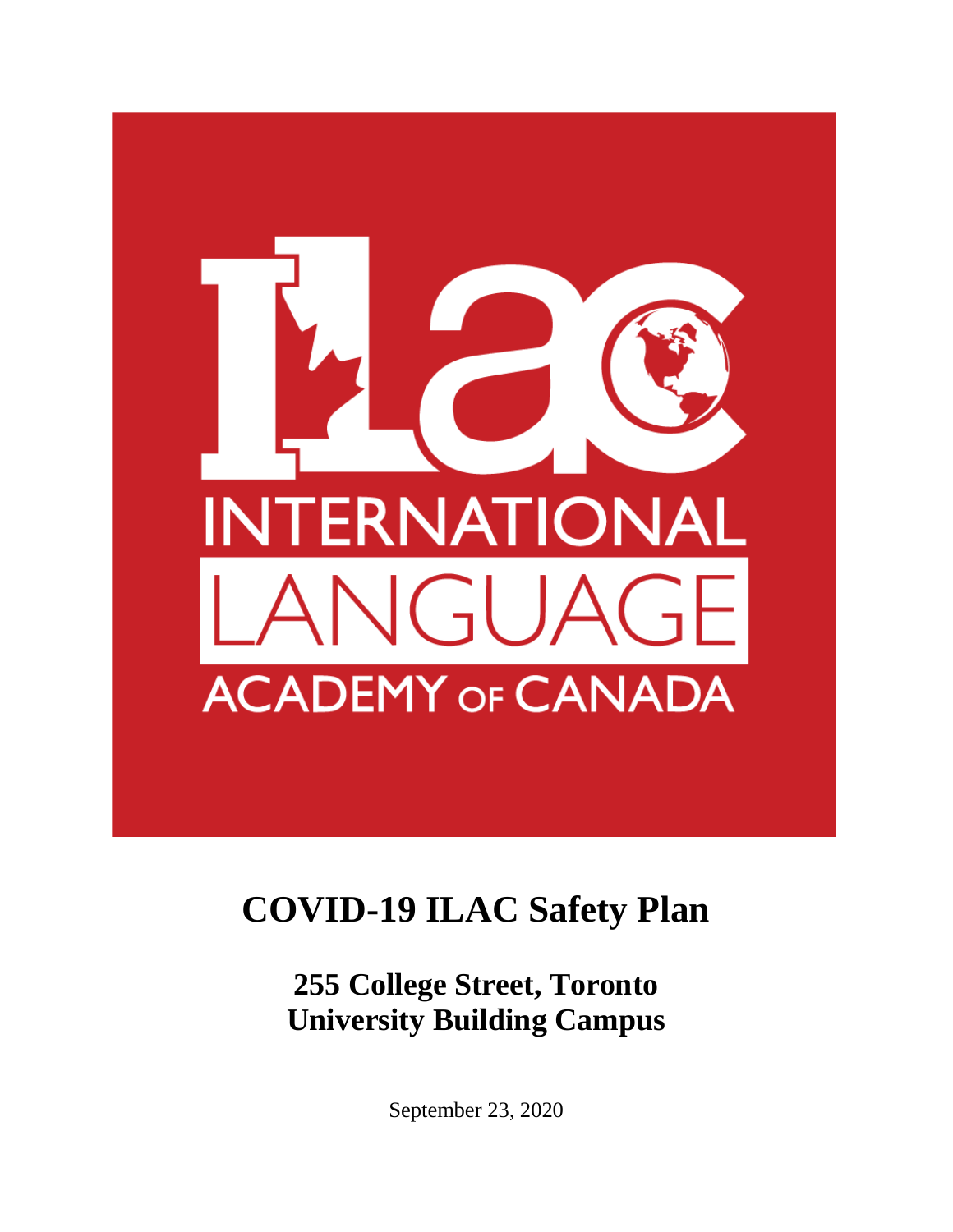# **ILAC COVID-19 Safety Plan**<br>255 College Street, Toronto campus

## **TABLE OF CONTENT**

| Workers (teachers, administrative and support staff, and outside contractors)16 |
|---------------------------------------------------------------------------------|
|                                                                                 |
|                                                                                 |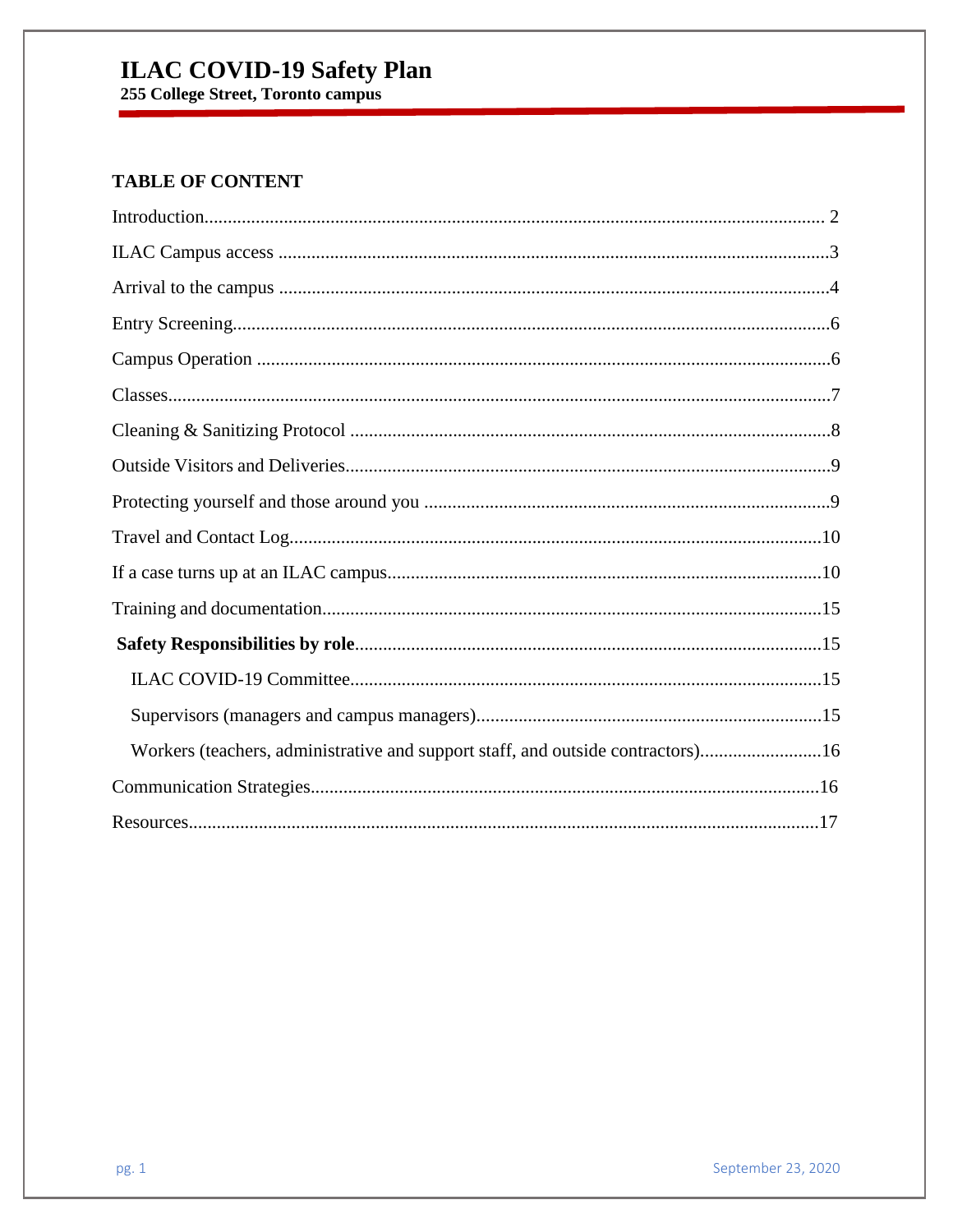**255 College Street, Toronto campus**

The Ontario (ON) Provincial Health Officer has advised that it is safe for Ontario to move to Phase 3 of reopening schools.

Independent schools such as International Language Academy of Canada (ILAC) are required to prepare a *"return-to-school plan"* for its staff, students and visitors.

The virus that causes COVID-19 spreads in several ways, including through droplets when a person coughs or sneezes, and from touching a contaminated surface before touching the face. Higher risk situations require adequate protocols to address the risk.

- The risk of person-to-person transmission is increased the closer you come to other people, the amount of time you spend near them, and the number of people you come near or in contact with. Physical distancing measures help mitigate this risk.
- The risk of surface transmission is increased when many people are in contact with the same surfaces, and when those contacts happen in short intervals of time. Effective cleaning and hygiene practices must be used to help mitigate this risk.

The ILAC COVID-19 Safety Plan has been developed by Management after conducting a risk assessment of the 255 College Street, University Building Campus and identified levels of possible risk(s) to ILAC staff, students and visitors while onsite. As a result of this assessment, ILAC has prepared guidelines and other measures to address the risk of possible Covid-19 exposure that may impact ILAC staff, students and visitors. University Building campus is classified as a workplace for staff and a school for students.

As a workplace the Campus must comply with Ontario OCCUPATIONAL HEALTH and SAFETY ACT, R.S.O. 1990

Specific parts of the ILAC COVID-19 Safety Plan will be posted at all entry points where it will be readily visible to ILAC staff, students and visitors. The ILAC COVID-19 Guide will also be uploaded to SharePoint and available as a printed out, sheet-protected copy at each ILAC Campus.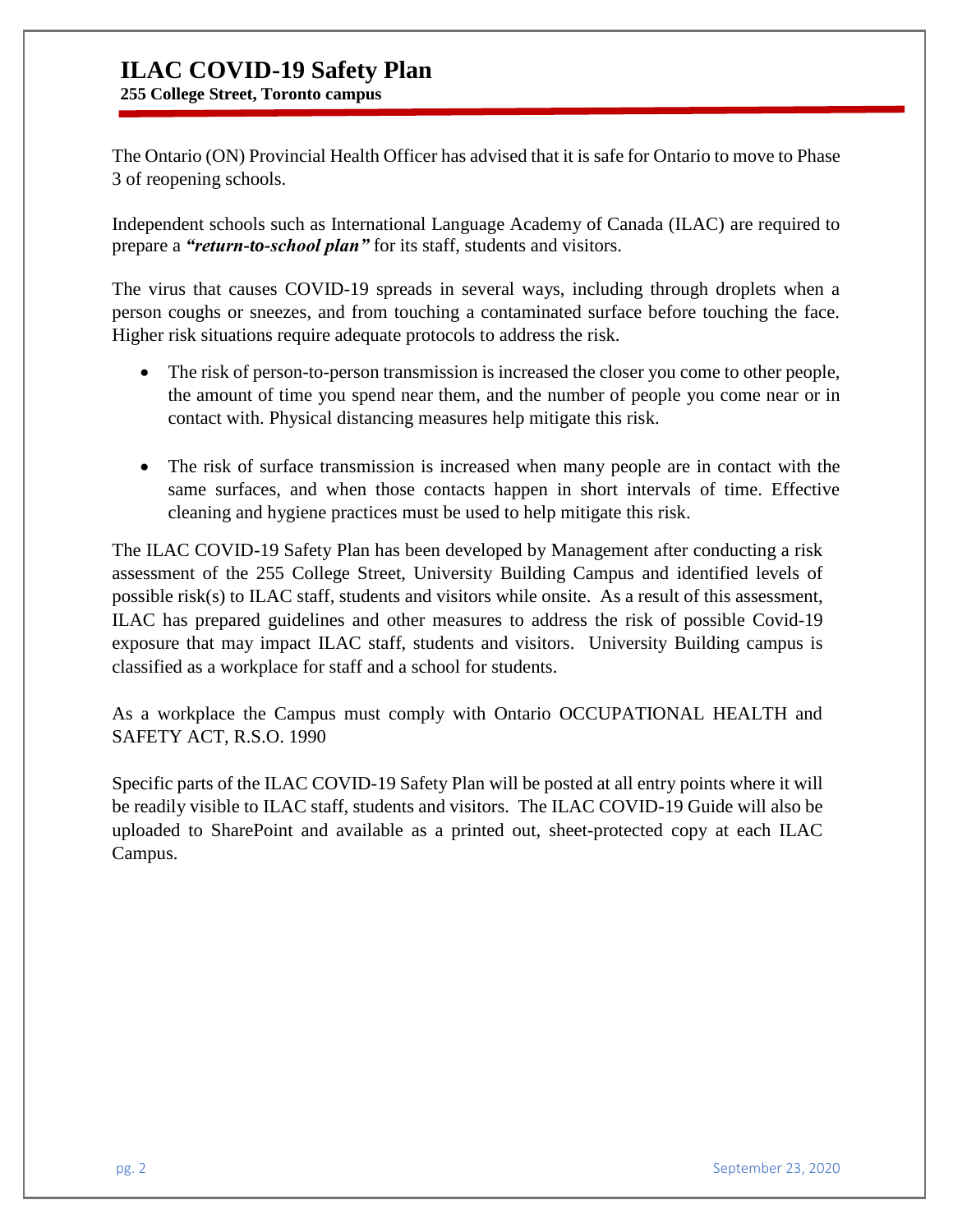**255 College Street, Toronto campus**

#### **1. ILAC Campus Access**

ILAC staff, students and visitors who have symptoms of COVID-19, have travelled outside Canada in the last 14 days, or have been in in close contact with a person confirmed to have been infected by COVID-19 must self-isolate for 14 days in accordance with guidelines from the Ontario Ministry of Health and Public Health Ontario.

ILAC staff is directed to visit PSHSA at the site listed below for additional information. [https://www.pshsa.ca/resources/health-and-safety-guidance-during-covid-19-for-employers-of](https://www.pshsa.ca/resources/health-and-safety-guidance-during-covid-19-for-employers-of-office-settings)[office-settings](https://www.pshsa.ca/resources/health-and-safety-guidance-during-covid-19-for-employers-of-office-settings)

Signage indicating that ILAC staff, students and visitors exhibiting COVID-19-like symptoms are not allowed to enter the ILAC campus must be posted at each entry point.

A travel and health questionnaires will be distributed to all ILAC staff, students and visitors by email in advance of their entering the campus. The questionnaire must be fully completed and signed by ILAC staff and students prior to being permitted to enter the Campus or any designated restricted area(s).

Visitors will be addressed on an "as needed basis" on their arrival to the Campus.

Work and Class schedules will have staggered start and end time to eliminate potential crowding at entry and exit locations, in addition to accommodating the physical distancing requirement of at least 6 feet.

One-way entry only and one-way exit only systems will be designated.

Doors that are either propped open, automated, or manually operated will also be designated.

Communal doors within the Campus area will remain open where possible throughout the workday to reduce contact with door handles.

It is essential that ILAC staff and students do not congregate at the building entrance, lobby, or exits to the building in order to ensure physical distancing on arrival and departure.

When approaching the building, please maintain 2m (6 feet) physical distancing to ensure compliance will all applicable requirements.

Smoking in front of the entrance and within a 6 meters radius from the entrance is not allowed. All other smoking bylaws apply.

Directive and physical distancing signage will be posted throughout the ILAC leased space as required by governing authorities.

Handrails and doors handles are sanitized frequently to disinfect surface areas and touch points

Hand sanitizer is available to everyone at the designated entrance area.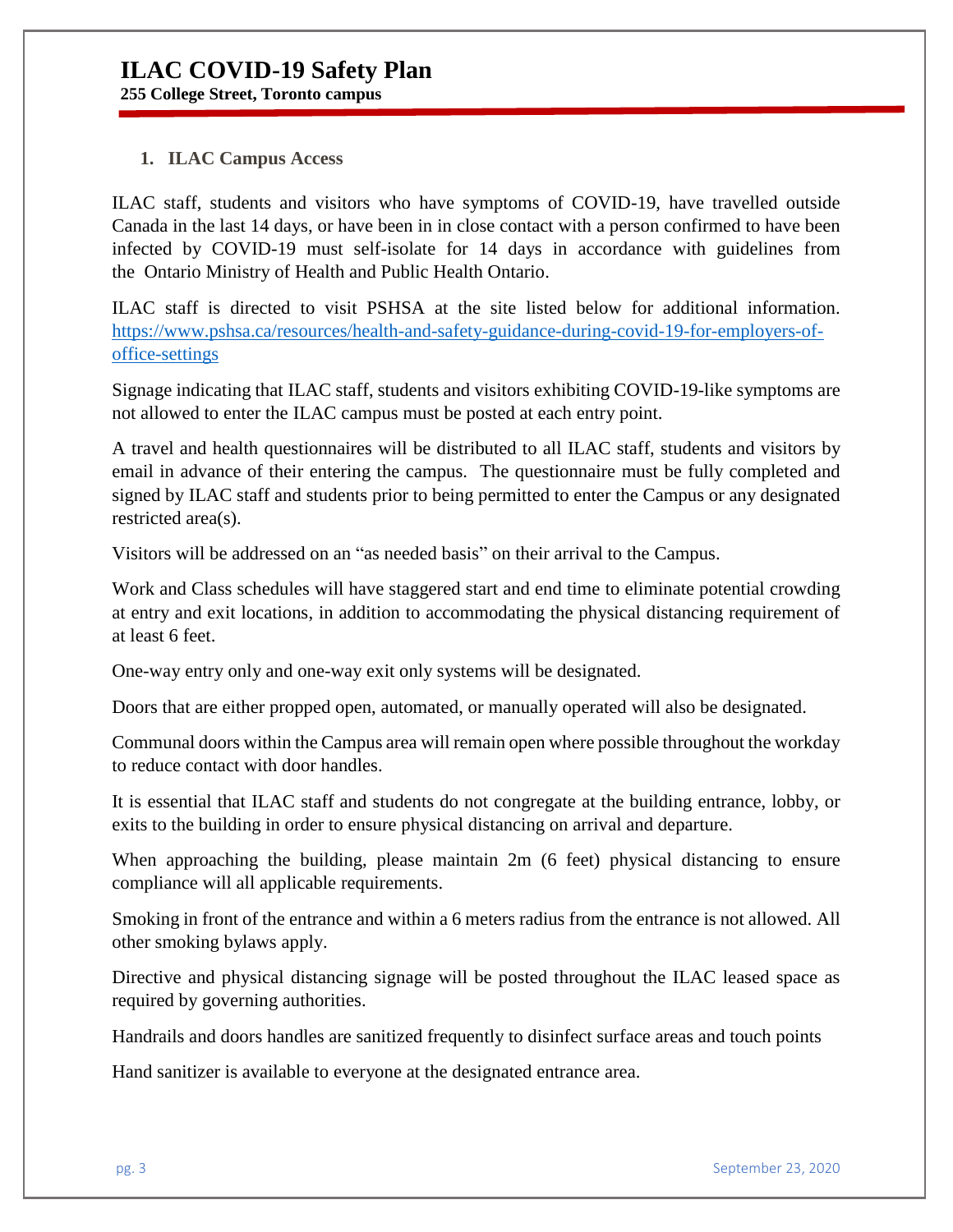**255 College Street, Toronto campus**

The main door on ground level is designated as "Entrance and Exit" and available for staff and students. The elevator on the ground floor is available to use for staff and students, practice physical distancing and remain 6ft apart in the elevator.

In the event of an emergency evacuation where all emergency exit doors will be used for evacuation as per emergency evacuations protocols of the 255 College Street, University Building. Please check emergency evacuation floor plan posted at the back of the door in each classroom.

#### **2. Arrival to the Campus:**

A nominated ILAC Staff member will greet everyone for temperature check on arrival to the ground floor right at the entrance.

Designated primary and secondary testing areas will be made clear to everyone and the screening will be done in the least intrusive way. (Privacy safeguards will be in place for the collection, use, retention and destruction of the information). The primary testing area is located on the ground floor. The secondary testing area will be designated in the classroom (room #201).

Everyone entering campus property will be screened, directed to use hand sanitizer and to wear a facemask (a non-medical mask will be provided by ILAC to anyone who does not have one). Staff are encouraged to use their own individual facemasks and adhere to proper usage protocols whether for disposable or multi-use masks.

More information can be found at:<https://www.ontario.ca/page/face-coverings-and-face-masks>

Appropriate signage will be prominently displayed outlining proper mask usage and current physical distancing practices in use throughout the campus.

Arrival time to class or work will be specified, limited and strictly enforced.

Students arriving late will not be admitted to the Campus. We recommend that staff and students be informed that arriving earlier will ensure that all safety protocols are met before entering campus.

ILAC Staff and students are encouraged to limit contact with others, as well as wear masks and observe physical distancing requirements when possible, including while on transit to and from school/work.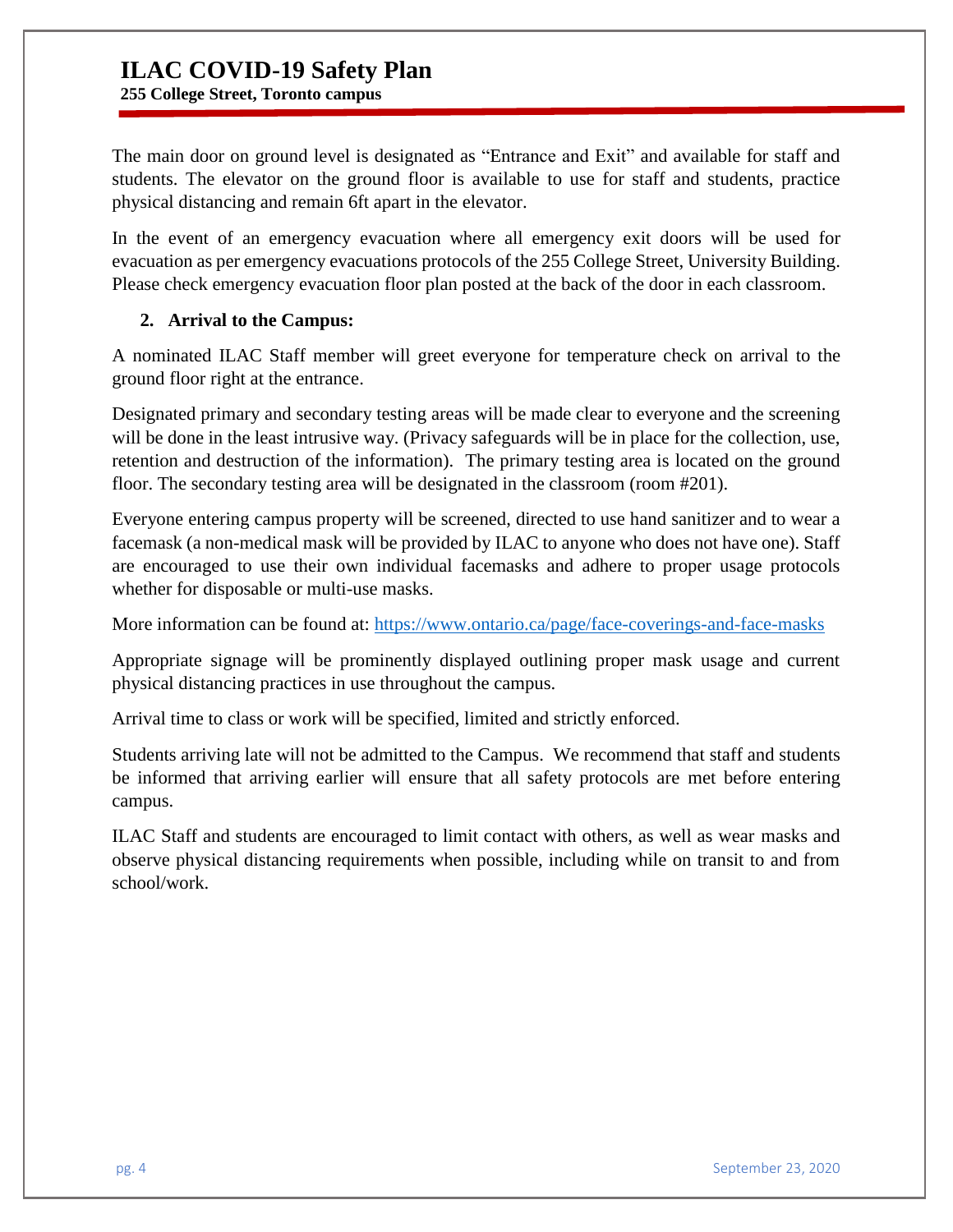**255 College Street, Toronto campus**

## Help prevent the spread of COVID-19: How to use a mask



Wash your hands with soap and water for at least 20 seconds before touching the mask. If you don't have soap and water, use an alcoholbased hand sanitizer.



Inspect the mask to ensure it's not damaged.



Turn the mask so the coloured side is facing outward.



Put the mask over your face and if there is a metallic strip, press it to fit the bridge of your nose



Put the loops around each of your ears, or tie the top and bottom straps.



Make sure your mouth and nose are covered and there are no gaps. Expand the mask by pulling the bottom of it under your chin.



Press the metallic strip again so it moulds to the shape of your nose, and wash your hands again.



Don't touch the mask while you're wearing it. If you do, wash your hands.



Don't wear the mask if it gets wet or dirty. Don't reuse the mask. Follow correct procedure for removing the mask.

#### **Removing the mask**



Wash your hands with soap and water or use an alcohol-based hand sanitizer.



**Lean forward** to remove your mask. Touch only the ear loops or ties, not the front of the mask.



Dispose of the mask safely.



Wash your hands. If required, follow the procedure for putting on a new mask.

Note: Graphics adapted from BC Centre for Disease Control (BC Ministry of Health), "How to wear a face mask."

#### worksafebc.com

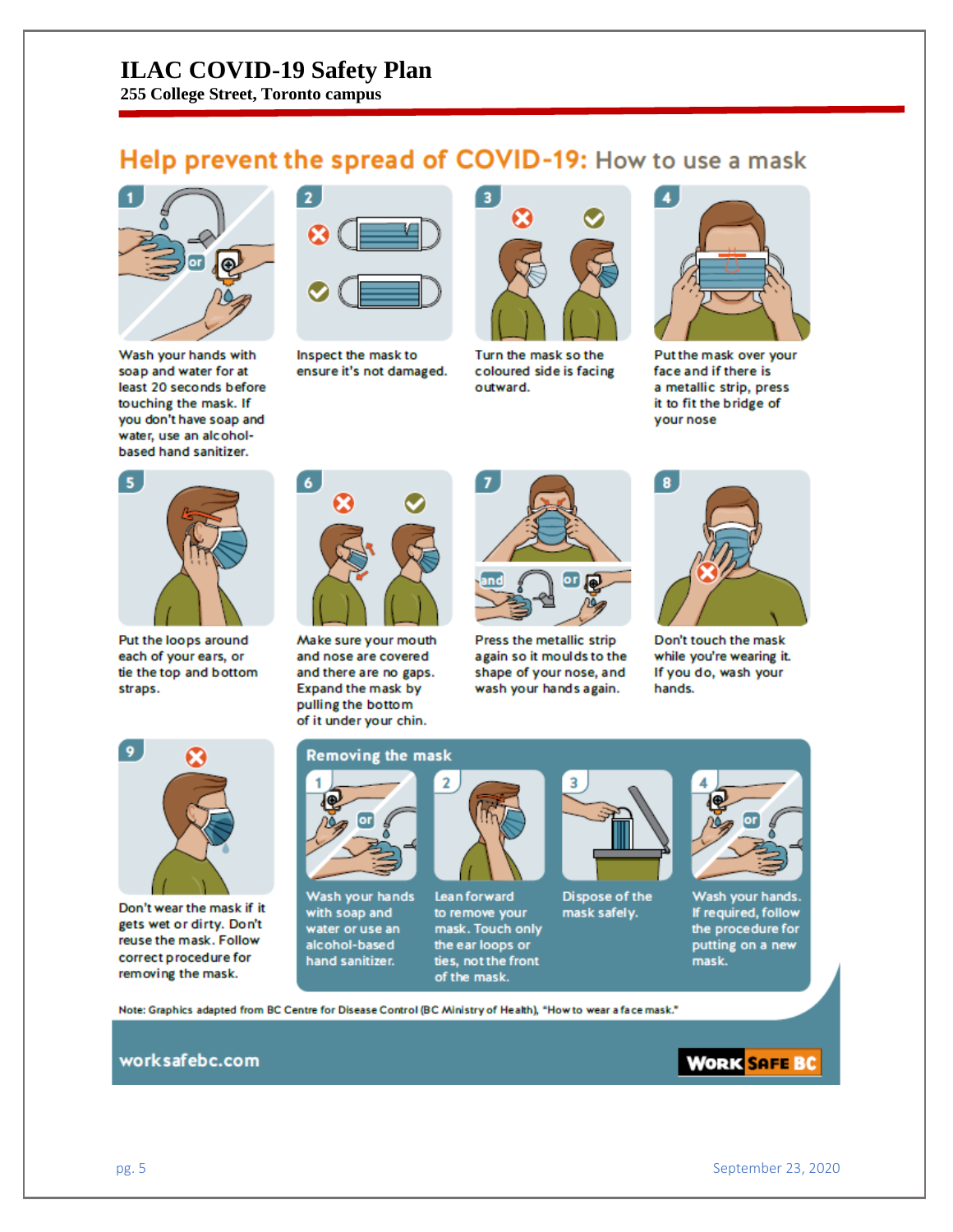**255 College Street, Toronto campus**

#### **3. Entry Screening**

Non-invasive digital thermometers will be available and used by nominated ILAC staff.

Any person displaying a cough, shortness of breath or other known symptoms of COVID-19 or a temperature above **37.8 degrees** Celsius will be required to undergo a secondary screening.

Everyone that enters the building will be asked how they are feeling upon arrival.

Any individual displaying an elevated temperature will not be admitted to the campus.

*Note: relevant temperature threshold maybe modified from time to time as public health dictates*

#### **4. Campus Operation**

On-campus pedestrian traffic is set as one directional flow where possible to reduce personal interactions.

Remote work options for ILAC staff who are not required to be present on campus may be available.

Staggered schedules:

- ILAC staff will be grouped into teams that may or will work together to avoid a full blending of all staff
- ILAC Staff will be asked to stick to their respective schedule and not to visit the workplace unless requested.
- ILAC staff must not visit other ILAC campuses unless absolutely necessary.

Please do not bring friends or family members on site.

Where possible employees will be assigned to a single workstation in an effort to minimize crosscontamination.

Office space will be adapted to ensure that employees will keep physical distancing of at least 6 feet from each other and work stations are equipped with all essential sanitizing products such as hand sanitizers and disinfecting wipes so that staff members can disinfect surfaces/ work stations frequently before and after their scheduled shift.

[Occupancy limits](https://www.worksafebc.com/en/resources/health-safety/posters/help-prevent-spread-covid-19-occupancy-limit?lang=en) for classrooms, offices and washrooms are posted.

Chairs not in use in classrooms have been removed to ensure occupancy limits are not exceeded.

Group meetings will be conducted using the following platforms: Zoom, Teams, Skype, etc. to limit in-person contact.

If face-to-face meetings are required team members need to keep a distance of at least 6 feet and reduce the time of the meeting to a maximum of 15 minutes.

Close greetings like hugs or handshakes are not permitted for ILAC staff, students and visitors.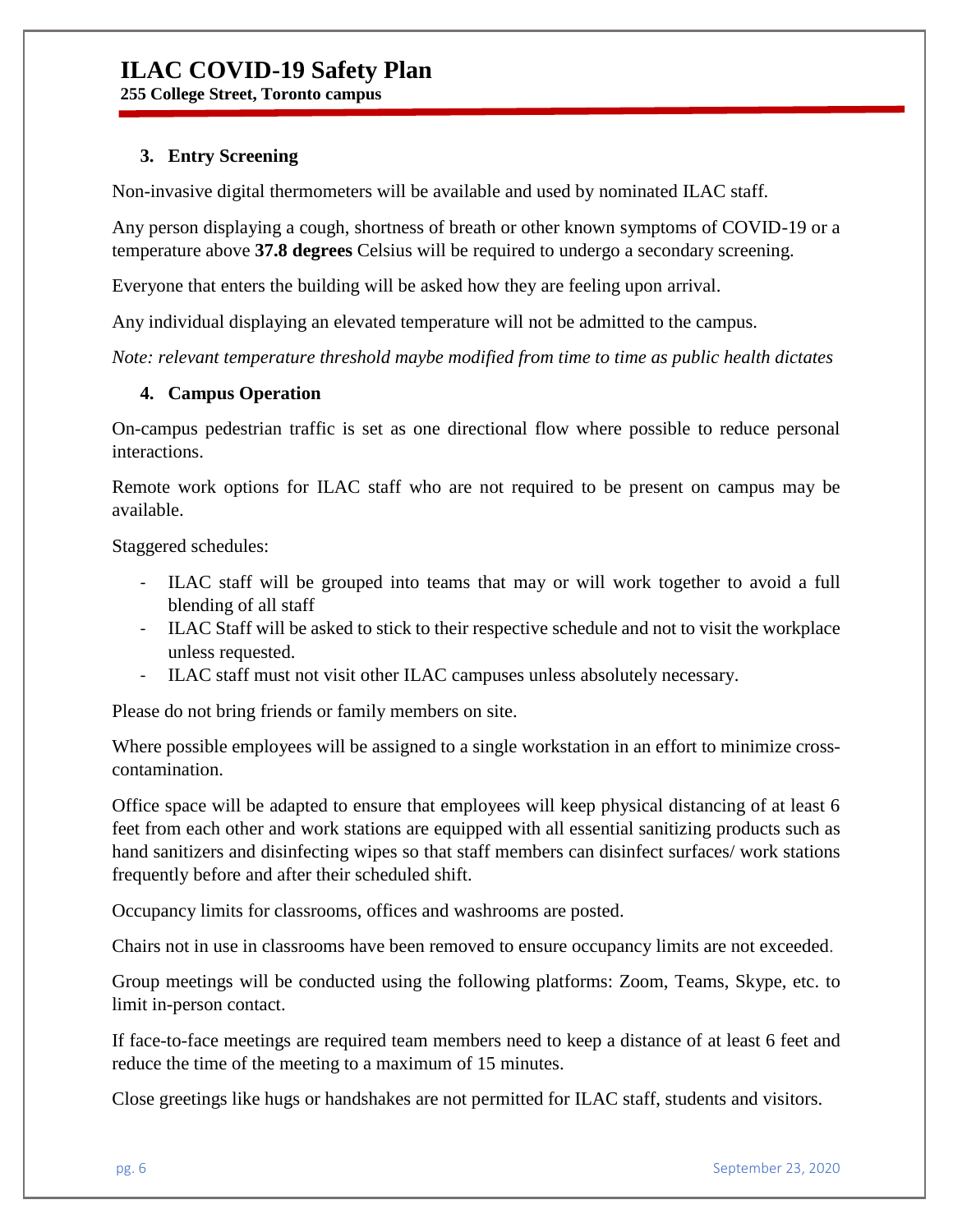**255 College Street, Toronto campus**

We encourage staff and students to bring and eat lunch at their workstation or outside.

Food or drink sharing is discouraged. Teachers are required to remind students about this protocol.

Washing food containers and utensils on campuses is not allowed.

There will be no access to lunch rooms, lounges, kitchenettes, fridges, microwaves or water fountains.

Coffee makers and kettles are also not available for use nor for individual use in classrooms, and/or campus offices.

Access to common areas is closed off until further notice. Appropriate advisory signage is posted.

Signage has been posted throughout our facilities to ensure all distancing protocols are followed, including signs at all entrance areas, front desks, offices and washrooms.

In order to protect ILAC staff and students in higher traffic areas such as front desks, Plexiglass shields have been installed, where possible.

Use of copier machines is limited, and distributing paper handouts for students in class is not encouraged (please use the whiteboard). Copier machines' touch surfaces will be sanitized at regular intervals throughout the day. Please consider using hand sanitizer after each use of the copier machine.

ILAC Staff and students are instructed to keep and use a set of tools as their own, such as pens, staplers, headsets, etc.

[Hygiene practices](https://www.worksafebc.com/en/resources/health-safety/posters/help-prevent-spread-covid-19-handwashing?lang=en) that address the needs of the workplace and set the requirement to wash or sanitize hands after coming into contact with public items has been established, and respective signage is posted.

Handwashing policies and procedures for ILAC staff, students and visitors have been developed and established at all campuses. [Handwashing signage](https://www.worksafebc.com/en/resources/health-safety/posters/help-prevent-spread-covid-19-handwashing?lang=en) is posted near all sinks to promote good handwashing practices.

Staff are required to wash their hands frequently to reduce the risk of transmission.

Considerate use of personal protective equipment for COVID-19 is encouraged (please be mindful of environmental impact and possible supply limitations).

#### **5. Classes**

ILAC has created a learning platform that combines online and in-person classes.

In-person classes may be or will be offered to 4-8 students per a classroom as may be directed by ILAC administration.

In-person classes will be offered to students 5 days per week.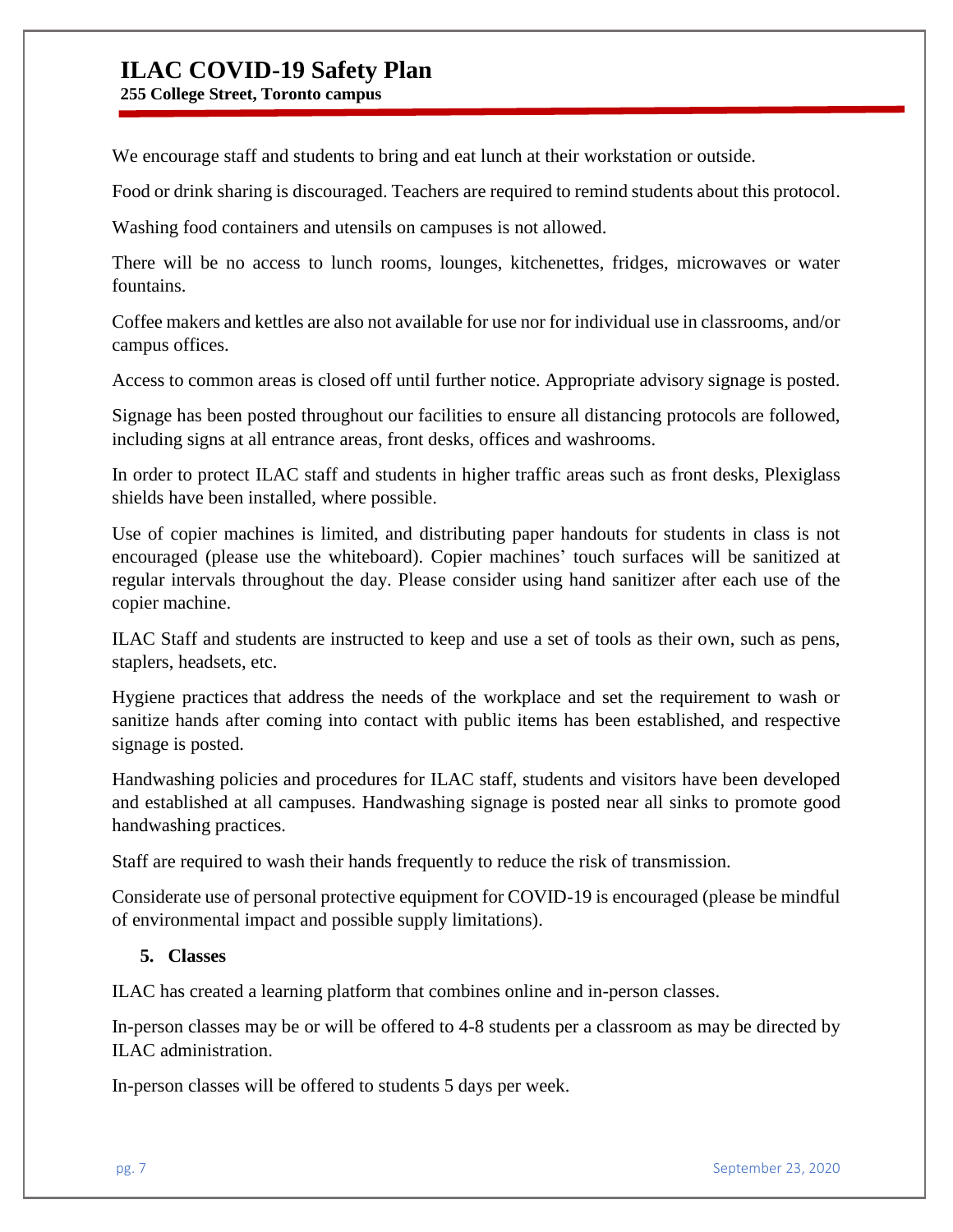**255 College Street, Toronto campus**

Access to the building is only allowed for the duration of the class and timetables will be staggered to minimize encounters with other students.

Students will stay in the same class throughout class time and will interact only with one teacher who is assigned to the class.

For student services related requests students are encouraged to schedule an appointment with ILAC staff (meet virtually if possible), and to adhere to social distancing protocols, including observing maximum capacity limits in the student services areas and offices.

Hand sanitizer will be provided in each classroom for staff/student use (subject to availability). Please do not take hand sanitizers from their locations and educate students not to do so.

Group activities in class should be avoided to minimize physical contact and reduce shared items.

Teachers will be required to wipe classroom tables and chairs before and after each class. Teachers must also inform students that they are responsible for disposing of their own garbage (nothing left behind in classrooms). Other high touch surfaces, such as doorknobs will be disinfected at regular intervals throughout the day.

#### **6. Cleaning & Sanitizing Protocol**

ILAC works closely with the building management of the Campus and is using cleaning products and protocols that meet guidelines and are approved for use and effective against viruses, bacteria and other airborne viruses. We are working with our vendors, distribution partners and suppliers to ensure an uninterrupted supply of these cleaning supplies and the necessary PPEs.

General cleaning and disinfecting of the premises occurs at least once a day. Frequently touched surfaces are cleaned and disinfected at least twice a day.

Daily cleaning of hands-on learning environments and touch points throughout the building is provided.

Sanitization of all stations at the beginning and end of each class.

Sanitization of student-facing counters.

Sanitation signage will be posted for employee/ student reference.

Hand sanitizer bottles and wipes to be supplied throughout the campus.

Increased sanitation of the following areas:

Entry doors 

Garbage bins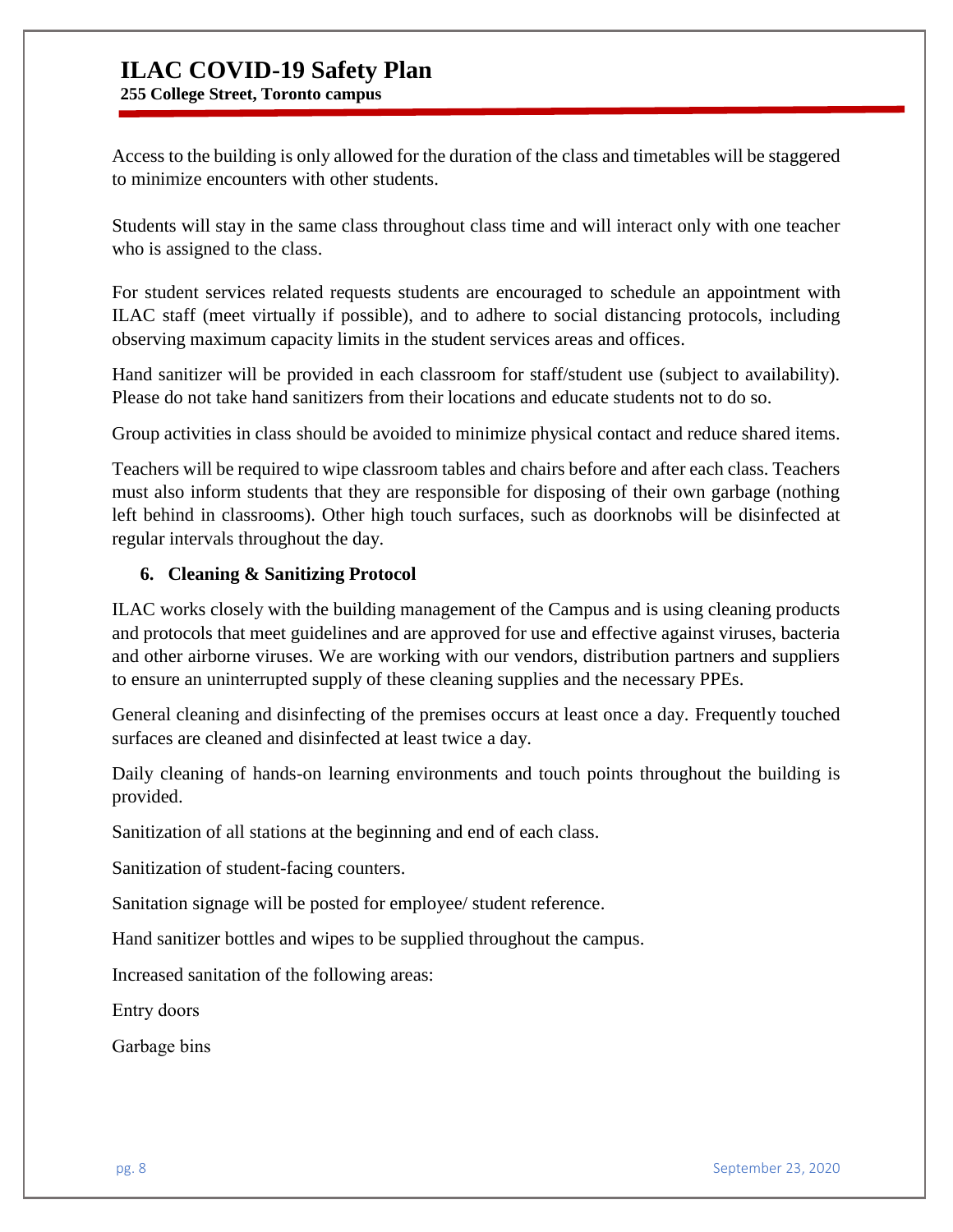**255 College Street, Toronto campus**

Increased sanitation of all restrooms with signage indicating maximum occupancy in a washroom at a time posted. Physical distancing signage and hand sanitizing protocols are posted inside the washrooms.

ILAC asks staff members to clean their workstations and highly touched surfaces around working area at the beginning and end of shifts. The disinfecting wipes will be provided at each office and classroom, when available. Please consider rational use of cleaning supplies, such disinfecting wipes, during severe shortages.

#### **7. Outside Visitors and Deliveries**

Non-essential in-person interaction between staff and visitors is minimized by using virtual meeting tools, email, and telephone.

If required, visits to the campuses will be prearranged and staggered with safety protocols communicated to the visitors before entry into the campus. Signage will be posted at the entrance.

Visitors will be informed to attend appointments alone and minimize time spent in waiting areas before their appointments. Arrivals earlier than 5 minutes are not available.

When booking appointments, visitors are reminded to reschedule if they experience symptoms typical of COVID-19 or are required to self-isolate.

A record of visitors to the campuses will be kept on a daily basis.

Signage has been posted to inform everyone of the measures in place.

Waiting areas are arranged to maintain physical distancing requirement. Plexiglass barriers between front desk staff and visitors have been installed.

Markings on the floor directing visitors where to stand when approaching the front desk have been installed.

All visitor-facing staff are provided with hand sanitizer for their use only.

No communal items, such brochures, flyers, magazines are offered.

Delivery areas are set at the front desks and reception areas. Contactless delivery to maintain physical distancing requirements is encouraged where possible.

Front desk staff are instructed to wear PPE when contactless delivery is not possible, use own pen when signature of the delivery is required, and use hand sanitizers or wash hands after receiving and unpacking the delivery items.

#### **8. Protecting yourself and those around you**

COVID-19 is spread through close contact with others. Here are some helpful tips to help prevent the spread of germs at home or in the workplace:

Wash your hands often with soap and water or clean them using an alcohol-based hand sanitizer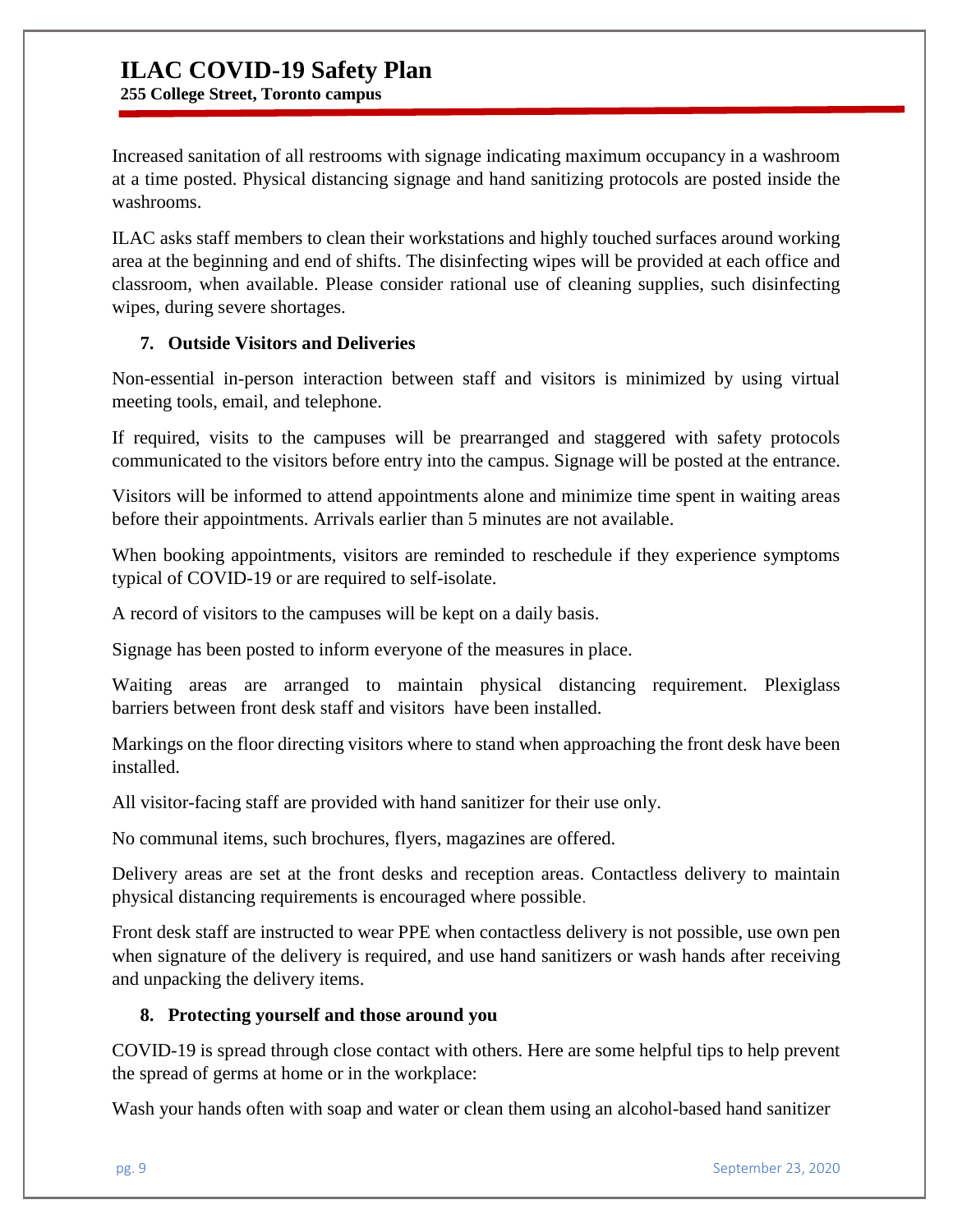**255 College Street, Toronto campus**

Sanitize often, every time you touch new surfaces

Wash or sanitize hands after making or receiving deliveries

Sneeze and cough into your upper sleeve

If you use a tissue, discard immediately in general waste container(s) located at the common areas of the campus, and wash/sanitize your hands afterward.

Avoid touching your eyes, nose or mouth.

Avoid contact with people who are sick.

Do not come to the campus if you are sick, and/or experience symptoms as fever, a dry cough, fatigue, chills, muscle pain, sore throat, a loss the sense of taste or smell, and difficulty of breathing or shortness of breath.

Avoid high-touch areas, where possible, or ensure you clean your hands afterwards.

Wash your clothes frequently.

If you are ill: notify your manager immediately, follow the self-assessment protocols and take the self-assessment test at <https://covid-19.ontario.ca/self-assessment/>

#### **9. Travel and Contact Log**

To protect our staff and students, ILAC limits visitors to campus by appointment only.

We insist that students follow the government guidelines in regards to non-essential travel.

Students arriving from outside of Canada will have to self-isolate for 14 days. For more details please visit:

[https://www.publichealthontario.ca/-/media/documents/ncov/factsheet-covid-19-how-to-self](https://www.publichealthontario.ca/-/media/documents/ncov/factsheet-covid-19-how-to-self-isolate.pdf?la=en)[isolate.pdf?la=en](https://www.publichealthontario.ca/-/media/documents/ncov/factsheet-covid-19-how-to-self-isolate.pdf?la=en)

ILAC recommends that staff and students keep a personal log of their daily travels and contacts to help with contact tracing if needed.

#### **10. If a case turns up at an ILAC campus. Case Management and Communication Plan**

In the event there is a positive case of COVID-19 at one of our campuses, we will need to follow the protocols established by the established by the Provincial and Federal Health and Government authorities.

Employees and students who have been in contact with affected person or working on the same campus will be notified straight away and will need to isolate for 14 days and follow the protocols below:

When managing any cases of COVID-19 affecting the ILAC community, ILAC will promptly inform the Ontario Health authority and take the required steps, including: contacting and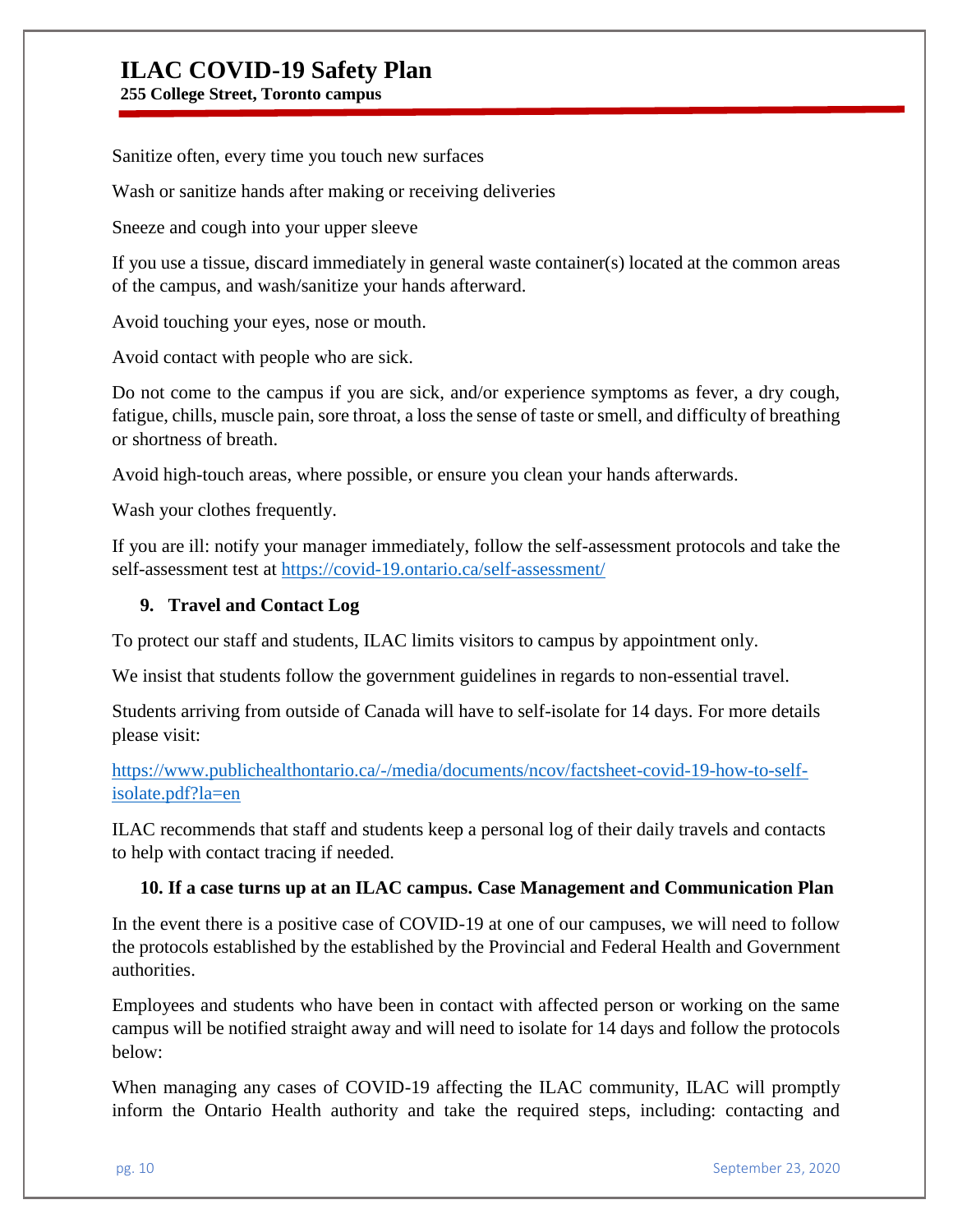**255 College Street, Toronto campus**

supporting any affected students, teachers, staff and visitors; updating the affected ILAC community through social media and the ILAC website; posting public notices in building entrances and public spaces; and closing any campuses as directed/if required by local health officials.

In addition, ILAC has retained an in-house registered nurse who has 20+ years of experience as a registered nurse combined with years of experience in complex case management, mental health, and student services to assist in case management and support.

#### **Communicating with the School Community**

Students, staff, and teachers have an interest in knowing when a COVID-19 positive case has been identified in their school.

Notice of any closures of classes, or campuses will be posted on the COVID-19 updates section of the ILAC website, along with other relevant information regarding COVID-19 at <https://www.ilac.com/coronavirus-updates/>. In the event of a class, or campus closure, students, staff, and teachers will be notified immediately. Information provided to school communities will not identify any student, staff member, or teacher that has received a positive COVID-19 test.

#### **Support for ill Students and Accompanying Family Members, if any, during Quarantine**

ILAC has a support process in place should a student and or family member become ill during the quarantine period. In addition to the protocols listed in the above plan, the following steps are in place to support an ill student and accompanying family members, if any.

- Quarantined students are checked on daily by the homestay department and twice weekly by an in-house nurse. Should a student or family member indicate signs or symptoms of feeling unwell, our in-house nurse is immediately contacted.
- The in-house nurse will contact the student or accompanying family member and initiates a phone screening of symptoms, such as:

o Fever (temperature of 37.8°C or greater)

- o New or worsening cough
- o Shortness of breath
- o Sore throat
- o Difficulty swallowing
- o Changes to sense of taste or smell
- o Nausea/vomiting, diarrhea, abdominal pain
- o Runny nose, or nasal congestion (not caused by seasonal allergies)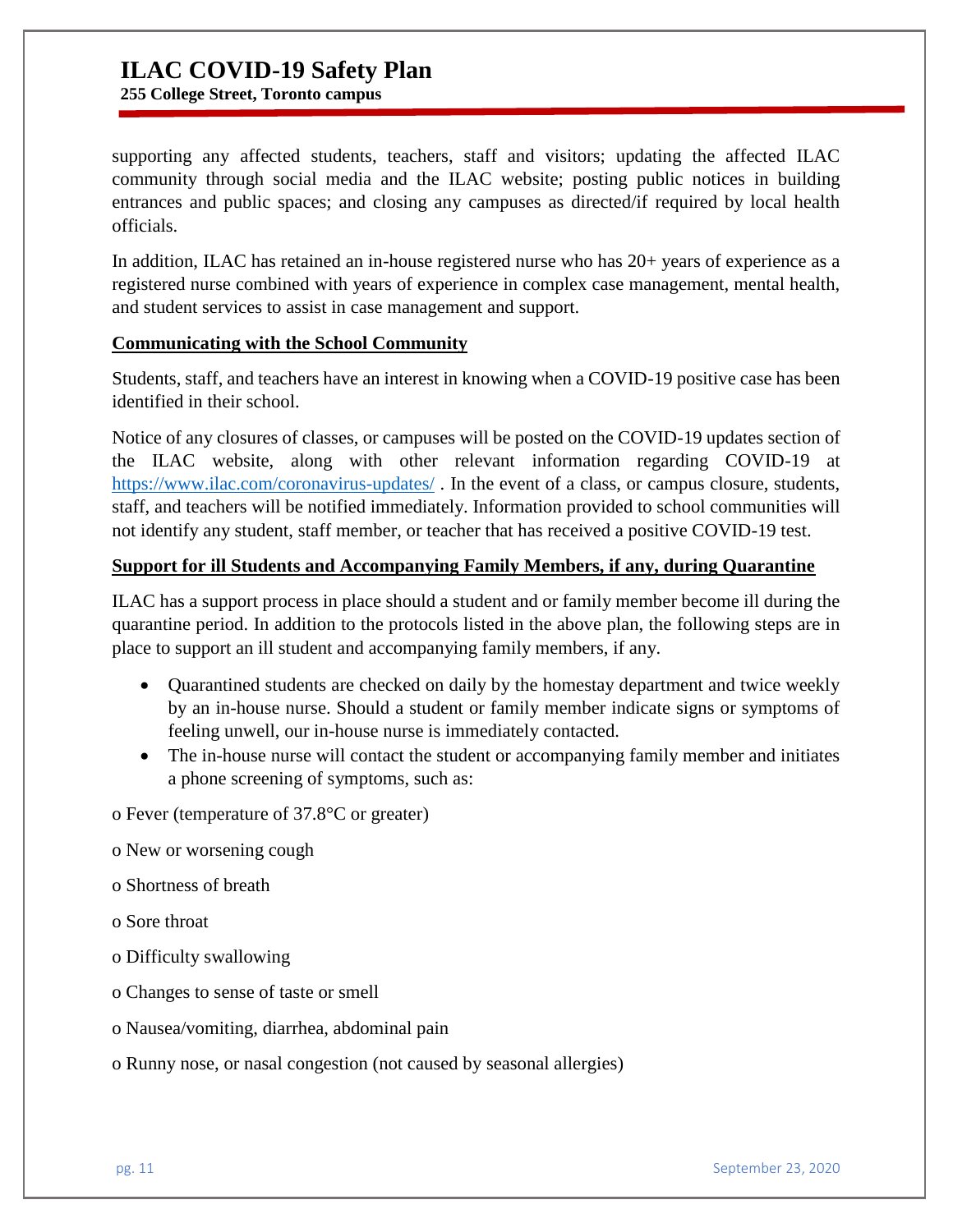**255 College Street, Toronto campus**

- If any two of the above symptoms are present the nurse will assist the student in arranging transport to the nearest testing centre.
- Once the student is tested, deemed stable (no underlying medical conditions) and assessed by a health professional as safe to resume quarantine, the student will be returned to their quarantine location.
- Quarantine guidelines are explained again (in cases of 14 days re-starting) to ensure everyone is clear on instructions. Assistance with accessing Covid-19 results will also be provided.
- Communication with other departments involved will ensure the student has additional resources available to them to ensure they are comfortable during this period.
- The nurse will maintain daily contact with the student and/or family member(s) to monitor symptoms - any worsening of condition or new symptoms that may require medical attention.
- The nurse will maintain daily contact with the student to monitor and provide mental health and wellness support until the quarantine period is fulfilled and student is able to attend campus.
- All of the above steps and information will be documented in the quarantine case log and student file

#### **Management of ill Individuals on Campus**

Students, staff, and teachers are made aware of how to identify symptoms of COVID-19 and are instructed to speak to a staff member/their manager immediately if they feel ill.

If an individual, including students, staff, teachers, contractors, and visitors, becomes ill while on campus, it is recommended that:

- the ill person be taken to an empty classroom or office ("isolation room")
- anyone supporting the ill individual should maintain as much physical distance as possible
- the staff person supporting the individual should wear a mask and eye protection (mask, gloves, and face shield at minimum)
- hand hygiene and respiratory etiquette should be practiced while the ill individual is waiting to arrange transportation
- cleaning of the isolation room area and other affected areas of the school visited by the ill person should be conducted as soon as reasonably possible after the ill individual leaves
- advise the ill individual to seek medical advice, including the recommendation of testing for COVID-19 as appropriate or as advised by their medical provider/public health authority. Ensure direction is aligned with screening and return to school instruction
- initiate communication protocols and plans to update and inform necessary stakeholders within the school community while maintaining confidentiality of the ill individual
- regular school functions can continue unless otherwise directed by the local public health authority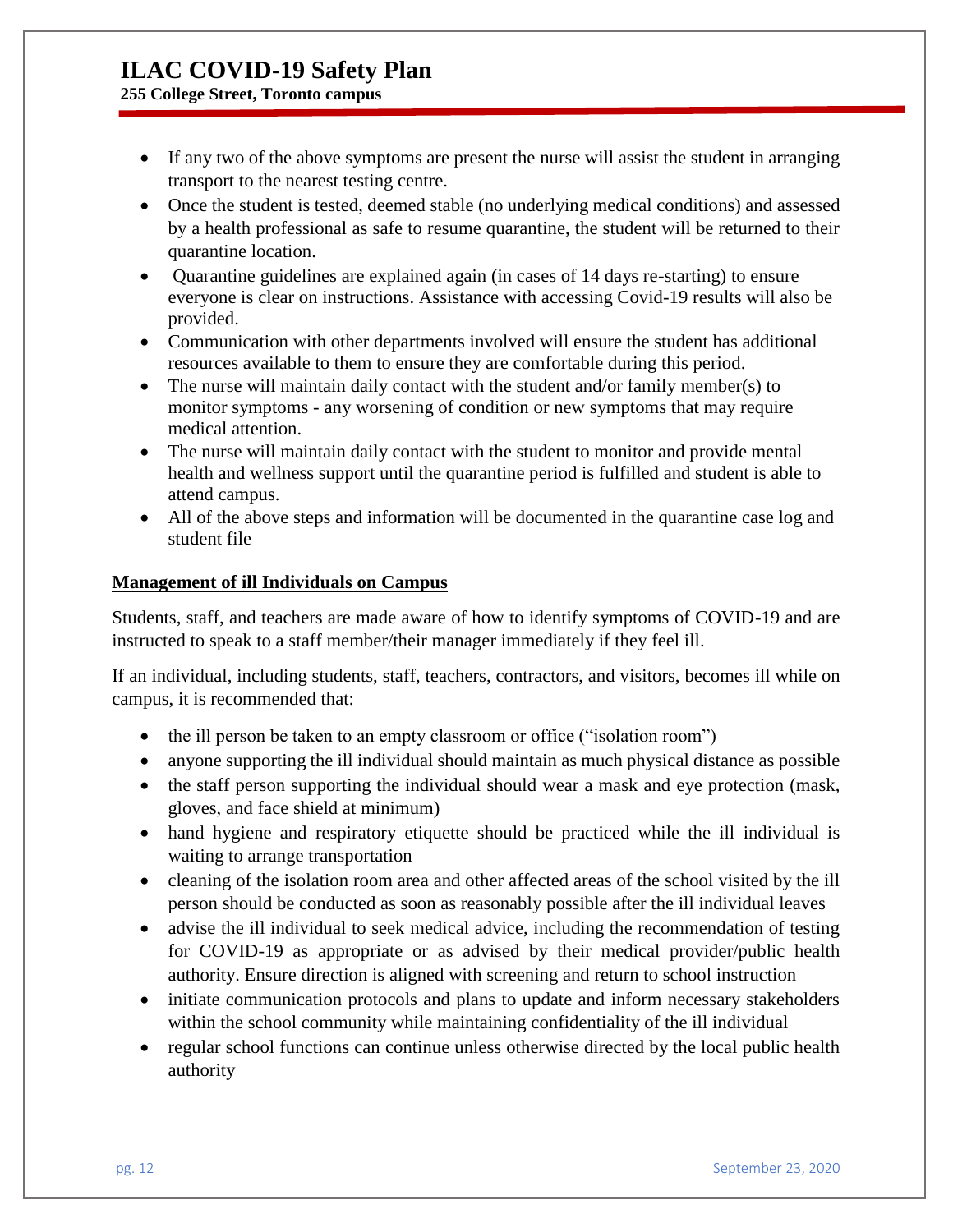**255 College Street, Toronto campus**

A list of students and staff in the school who were in contact with/in the same cohort as the ill individual should be prepared. Those who are identified as potential close contacts should remain as one cohort. The local health authority will provide any further direction on testing and isolation of these contacts, if necessary. In most instances, testing and isolation would only be recommended for contacts of a confirmed COVID-19 diagnosis.

#### **If COVID-19 is Confirmed on Campus**

The following steps will be taken immediately by management upon confirmation that a student, staff member, or teacher has tested positive for COVID-19 in the school/workplace:

- School Director to be notified immediately, who will then notify the Senior Management team.
- Senior Management will contact the applicable public health authority to seek guidance on how best to proceed (call 911).
- Following the advice of the public health authority, school management will ensure that affected persons are immediately sent home to isolate and await guidance on further isolation/ testing requirements. Students, staff, and teachers who have been in contact with someone who has tested positive for COVID-19 will be instructed to self-monitor for symptoms, and to call 911 if required (with ILAC's assistance if needed) for further guidance.
- Senior management will initiate contact tracing within the school and arrange for temporary closure of affected classroom(s) and/or campus for deep cleaning. If necessary, this may include a temporary campus shutdown (minimum 3 days) with a shift of classes back to online delivery format for duration of shutdown.
- Senior Management will communicate any critical information to all students, staff, and teachers through email and updates on our website and social media.

#### **Management of individuals exposed to COVID-19 outside of the school**

Situations will arise where students, staff, or teachers may be exposed to COVID-19 outside of the school environment (for example, exposure to family or household members that don't attend the school, social contacts outside of school). Household members and others who live with the individual who has tested positive should isolate for 14 days and follow the guidance of the public health authority.

Students who are required to self-isolate or quarantine will have access to lessons online until it is deemed safe for them to return to school.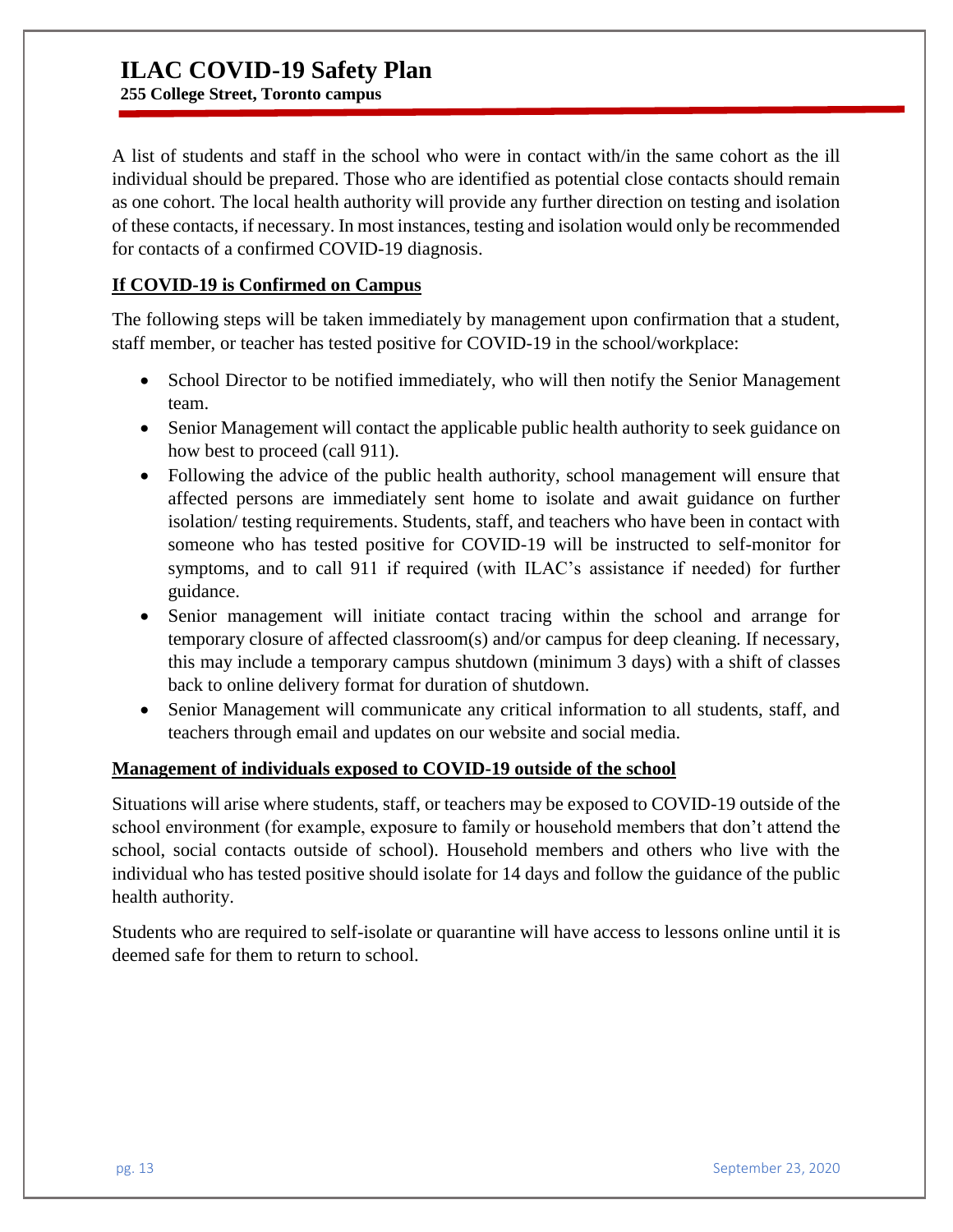**255 College Street, Toronto campus**

#### **If a Student Presents with Symptoms of COVID-19 at their Post-Quarantine Accommodation Site**

In the event that a student demonstrates symptoms of COVID-19 in their post-quarantine accommodation site, the following steps will be followed:

- The student must isolate immediately in their bedroom, informing the school and/or homestay or residence contact immediately.
- If the student is in a residence or school contracted homestay, the school management will contact the residence/homestay contact, to ensure clear communication of the situation.
- Homestay or residence contact will separate all other members of the household (in an outdoor common space if possible), to ensure they do not come into contact with the student, or any surfaces/areas the student has touched.
- Persons that have come into close contact with the student, specifically those in the student's class or "cohort", would be advised to self-monitor for symptoms and may be required to self-isolate for 14 days if advised by the public health authority.
- Together with the assigned school management member, the student will contact the local health authority, and take the recommended steps (go to the hospital, continue selfisolation, proceed to an assessment center for testing etc.).
- A thorough, professional cleaning of all areas the student has occupied will take place, and any other rooms and areas they have frequented.
- Assigned school staff will then continue to closely monitor the student, homestay contact, and all other students, staff, and teachers considered at risk, implementing risk assessment measures, such as taking temperatures of all students daily and further ensuring they are aware of symptoms to be aware of.
- If the student tests positive for COVID-19, all homestay contacts will be tested, as well as school contacts identified as at risk by the local health authority.

#### **Return to School**

While an individual suspected to have COVID-19 is **waiting for test results they must be in isolation and cannot attend school in person.** The individual can attend school virtually if they feel well enough to participate.

Any student or staff member who has tested positive for COVID-19, or who is required to selfisolate, will not be allowed to return to school until the return date advised by the public health authority.

Individuals who have had a COVID-19 test because of symptoms, but who test negative should not return to school until at least 24 hours after their symptoms have resolved.

#### **If an ill individual does not have COVID-19**

For an ill individual who has a known alternative diagnosis provided by a health care provider, return to school can occur when symptoms are resolved for at least 24 hours.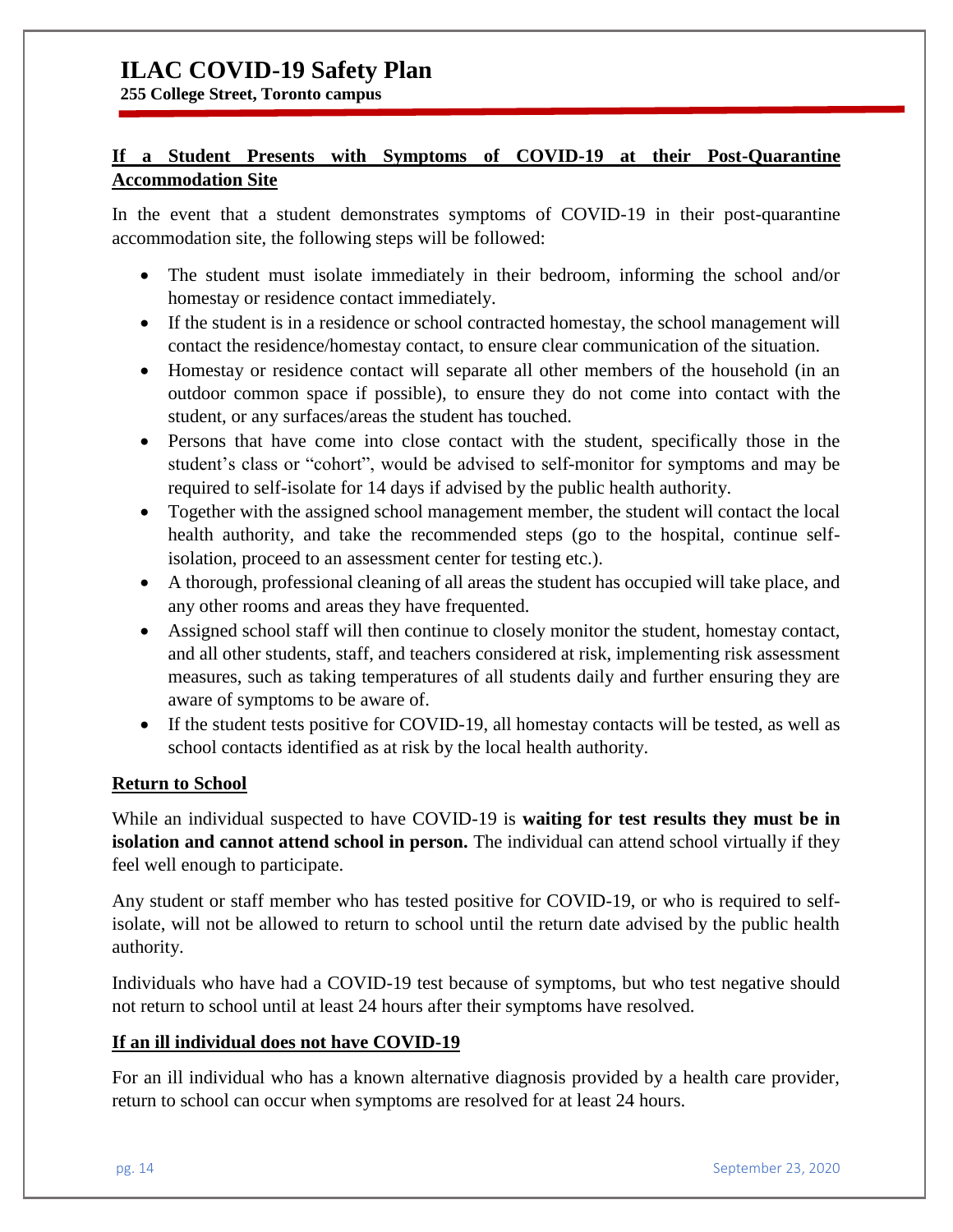**255 College Street, Toronto campus**

#### **11. Training and documentation**

All ILAC staff is trained on:

- The risk of exposure to COVID-19 and the signs and symptoms of the disease.
- Safe work procedures or instruction to be followed, including hand washing and cough/sneeze etiquette.
- How to report an exposure to or symptoms of COVID-19.
- Changes made to work policies, practices, and procedures due to the COVID-19 pandemic and keep records of that training.

Document COVID-19 related meetings and post minutes.

Keep records of instruction and training provided to workers regarding COVID-19, as well as reports of exposure and first aid records.

#### **12. Safety Responsibilities by role**

#### **ILAC COVID-19 Committee**

- Select, implement, and document risk assessments and appropriate site-specific control measures.
- Ensure that all resources (information, authorization of administrative changes, technology, training, human resources) and materials (personal protective equipment, equipment, cleaning and disinfecting products and systems) required to implement and maintain the COVID-19 Safety plan are made available as practical when required.
- Ensure that supervisors and workers are informed about the content of safety policies.
- Conduct a periodic review the effectiveness of the plan. This includes a review of the available control technologies to ensure that these are selected and used when practical.
- Maintain records of training and inspections.
- Re-examine all tasks in the workplace, especially those that require the direct care of students, and ensure that safe work procedures are updated with COVID-19 practices.
- Where possible, have workers perform only essential tasks to maintain the student's education and well-being. Tasks that are non-essential should be put on hold until directed otherwise by the provincial health officer.

#### **Supervisors (managers and campus managers)**

- Ensure that workers are knowledgeable regarding the controls required to minimize their risk of exposure to COVID-19.
- Direct work in a manner that eliminates or minimizes the risk to workers.
- Post or relay educational and informational material in an accessible area for workers to review.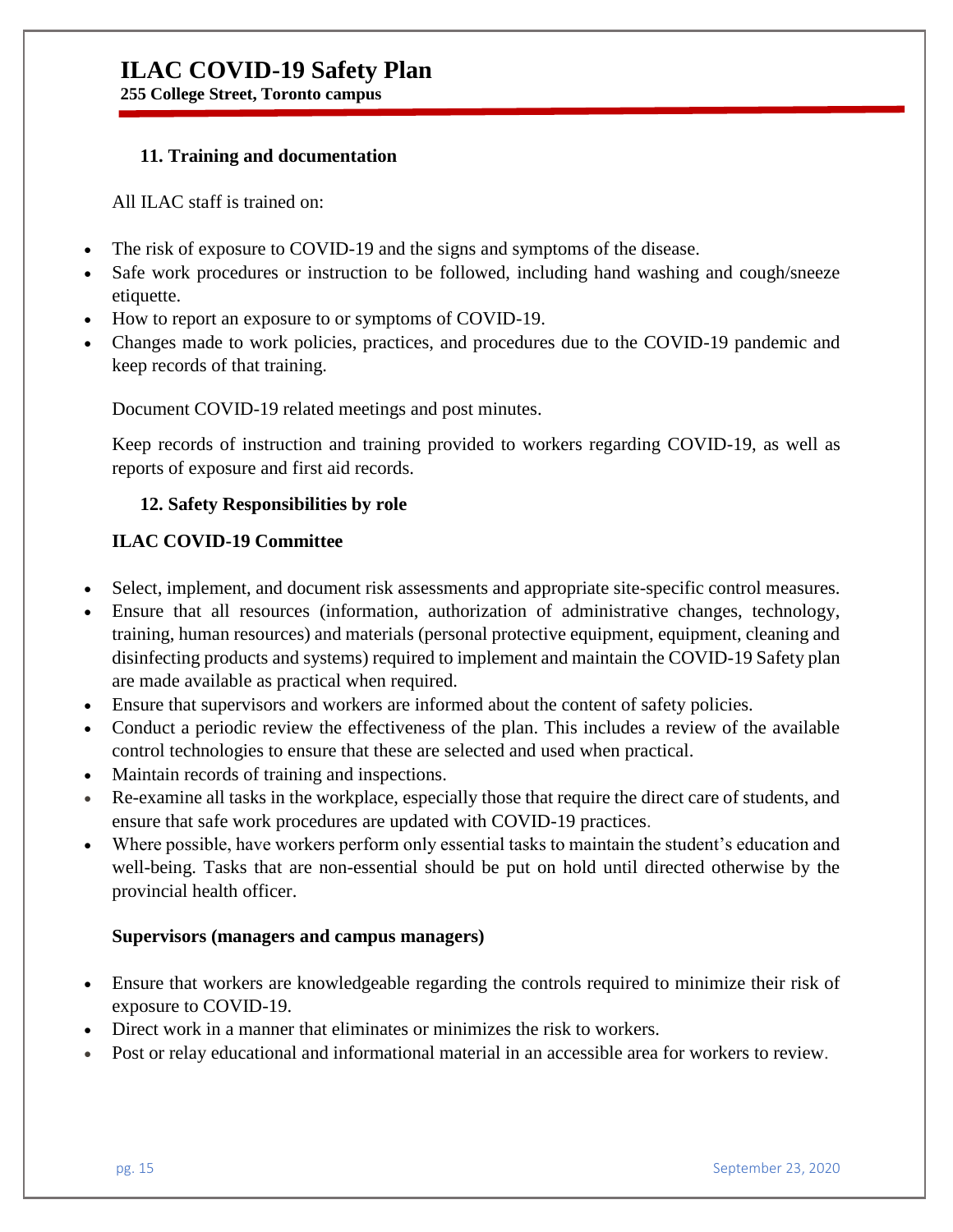**255 College Street, Toronto campus**

#### **Workers (teachers, administrative and support staff, and outside contractors)**

- Know the controls required to minimize their risk of exposure to COVID-19.
- Participate in COVID-19 related training and instruction.
- Follow established work procedures and instructions as directed by the employer or supervisor.
- Report any unsafe conditions or acts to the supervisor.
- Know how and when to report exposure incidents.

#### **13. Communication Strategies**

- Remind staff that all health and safety measures in place prior to the pandemic are still in place.
- Attempt to mitigate staff confusion and concerns by communicating essential health and safety information to them in writing before they return to the workplace. If possible, give staff an appropriate amount of time to review this material, and to respond with questions.
- Upon first return to the workplace, hold a health and safety meeting to review workplace practices relating to COVID-19 and other health and safety matters. Additional communication may be required as new information is made available that may affect work practices.
- Daily check-in meeting with workers to provide them with new information and review any concerns.
- Ensure that students and homestays understand the policy that students must stay home if they are sick.
- Minimize the number of non-essential people coming into the school such as parents and host parents.
- Keep host parents informed about what you are doing in your educational setting regarding taking extra precautions.
- Ensure that workers know how to raise safety concerns. This may be through your joint health and safety committee.
- Establish a central location where new information is posted relating to COVID-19 in your workplace.